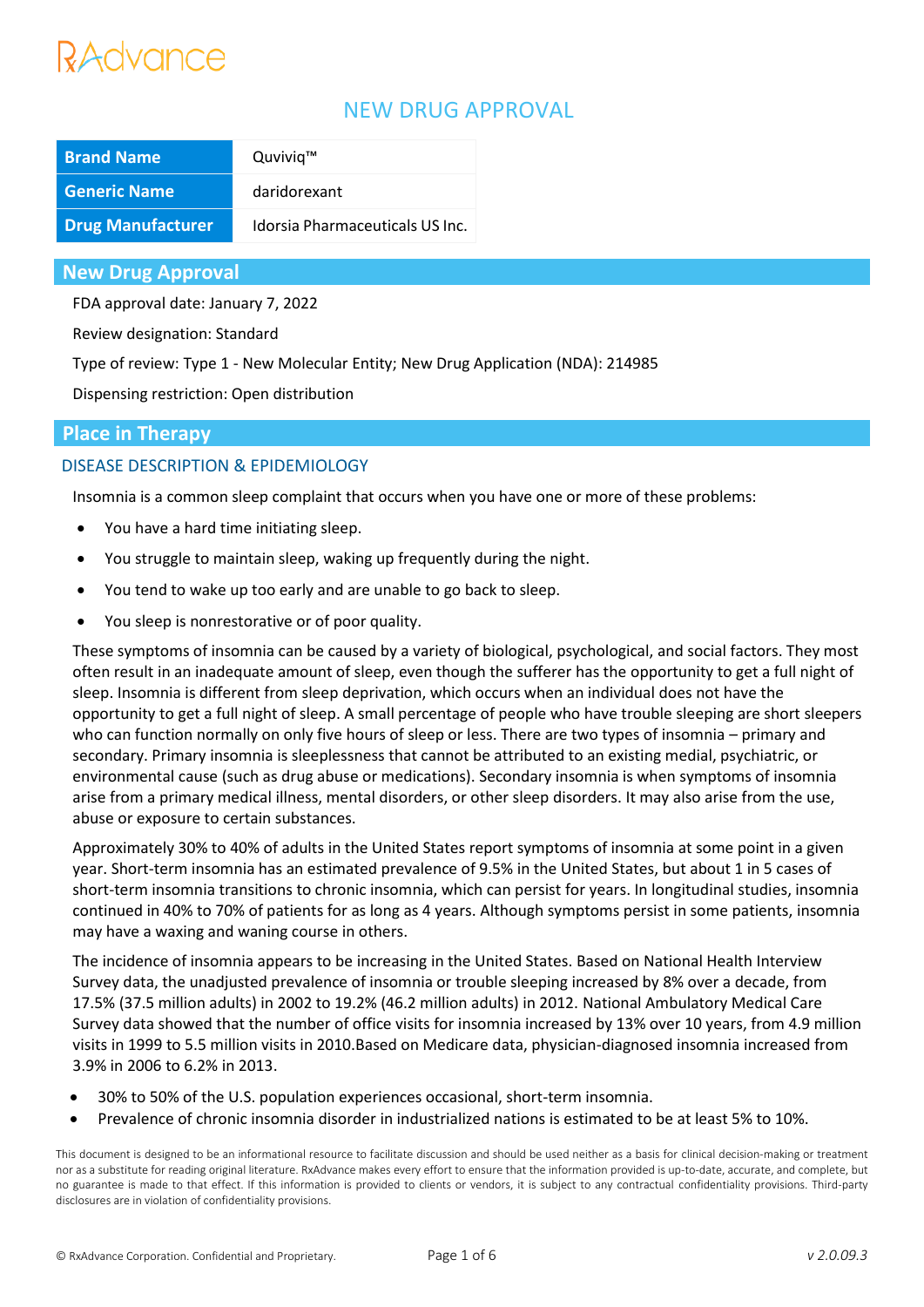## NEW DRUG APPROVAL

• Prevalence is significantly higher in medically and psychiatrically ill populations, as well as in older adults (65 years of age and older).

#### **Efficacy**

Quviviq™ was evaluated in two 3-month multicenter, randomized, double-blind, placebo-controlled, parallelgroup studies, Study 1 (NCT03545191) and Study 2 (NCT03575104), as well as a 9-month extension study, Study 3 (NCT03679884). Study 1 evaluated a 50-mg and 25-mg dose of Quviviq™ or placebo in 930 participants. Study 2 evaluated a 25-mg and 10-mg dose of Quviviq™ or placebo in 924 participants (the 10-mg dose is not approved by the FDA). Both studies included a 7-day placebo run-out period, after which patients could enter the extension study.

| Table 1. Quviviq™ Study 1 and Study 2 Summary |                                                                                                                                                                                                                                                                                                                                                                                                                                                                                                                                                                                                                 |                                                                                                                                                                                                                                                                                                                                                                                                                                                                                                                                                                                     |  |  |  |
|-----------------------------------------------|-----------------------------------------------------------------------------------------------------------------------------------------------------------------------------------------------------------------------------------------------------------------------------------------------------------------------------------------------------------------------------------------------------------------------------------------------------------------------------------------------------------------------------------------------------------------------------------------------------------------|-------------------------------------------------------------------------------------------------------------------------------------------------------------------------------------------------------------------------------------------------------------------------------------------------------------------------------------------------------------------------------------------------------------------------------------------------------------------------------------------------------------------------------------------------------------------------------------|--|--|--|
|                                               | <b>Study 1 (NCT03545191)</b>                                                                                                                                                                                                                                                                                                                                                                                                                                                                                                                                                                                    | <b>Study 2 (NCT03575104)</b>                                                                                                                                                                                                                                                                                                                                                                                                                                                                                                                                                        |  |  |  |
| <b>Design</b>                                 | Double-blind, randomized, placebo-controlled,<br>parallel-group, polysomnography study                                                                                                                                                                                                                                                                                                                                                                                                                                                                                                                          | Double-blind, randomized, placebo-<br>controlled, parallel-group,<br>polysomnography study                                                                                                                                                                                                                                                                                                                                                                                                                                                                                          |  |  |  |
| <b>Study</b><br><b>Population</b>             | 930 patients with insomnia disorder per<br>$\bullet$<br>DSM-5 criteria and ISI score ≥15<br>Median age: 55.4 years (range, 18-88<br>$\bullet$<br>years)<br>39.1% ≥65 years of age, including<br>$\circ$<br>5.8% ≥75 years of age<br>67.1% female<br>$\bullet$<br>90% White<br>$\circ$<br>8% Black or African American<br>$\circ$<br>1% Asian<br>$\circ$<br><1% Other<br>$\circ$<br>Key Exclusion Criteria: Lifetime history of<br>related breathing disorder, periodic limb<br>movement disorder, restless legs syndrome,<br>circadian rhythm disorder, REM behavior<br>disorder, narcolepsy, or apnea/hypopnea | 924 patients with insomnia<br>$\bullet$<br>disorder per DSM-5 and ISI score<br>$\geq$ 15<br>Median age: 56.7 years (range,<br>19-85 years)<br>39.3% ≥65 years of age,<br>$\circ$<br>including 6.1% ≥75 years of<br>age<br>69% female<br>88% White<br>$\circ$<br>○ 8% Black or African American<br>4% Asian<br>$\circ$<br><1% Other<br>$\circ$<br>Key Exclusion Criteria: Lifetime<br>history of related breathing disorder,<br>periodic limb movement disorder,<br>restless legs syndrome, circadian<br>rhythm disorder, REM behavior<br>disorder, narcolepsy, or<br>apnea/hypopnea |  |  |  |
| <b>Interventions</b>                          | Patients were randomized to receive Quviviq™<br>50 mg (n = 310), Quviviq <sup>™</sup> 25 mg (n = 310), or<br>placebo ( $n = 310$ ) for 3 months                                                                                                                                                                                                                                                                                                                                                                                                                                                                 | Patients were randomized to receive<br>Quviviq <sup>™</sup> 25 mg (n = 309), Quviviq <sup>™</sup><br>10 mg <sup>a</sup> (n = 307), or placebo (n = 308)<br>for 3 months                                                                                                                                                                                                                                                                                                                                                                                                             |  |  |  |

This document is designed to be an informational resource to facilitate discussion and should be used neither as a basis for clinical decision-making or treatment nor as a substitute for reading original literature. RxAdvance makes every effort to ensure that the information provided is up-to-date, accurate, and complete, but no guarantee is made to that effect. If this information is provided to clients or vendors, it is subject to any contractual confidentiality provisions. Third-party disclosures are in violation of confidentiality provisions.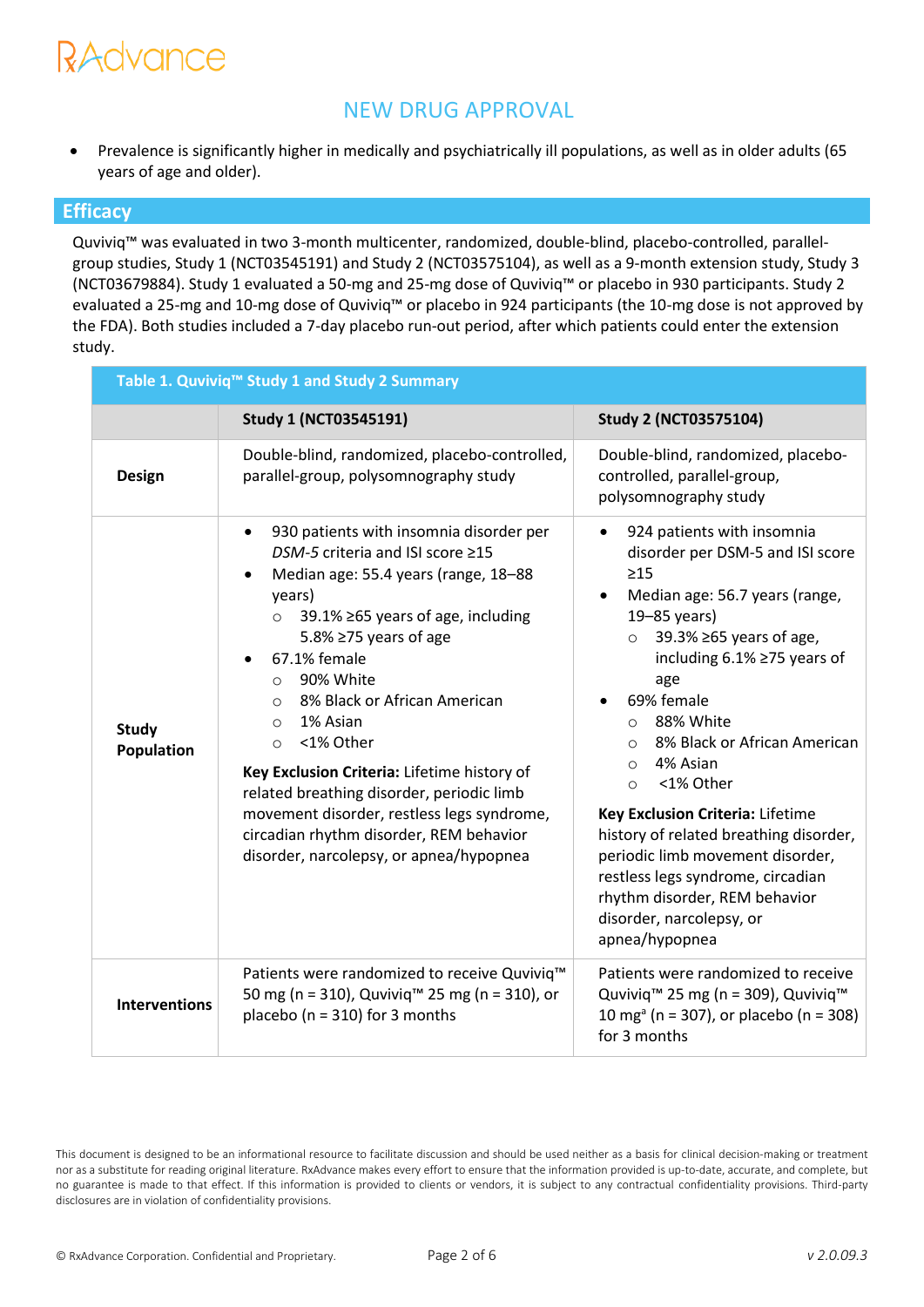## NEW DRUG APPROVAL

| <b>Endpoints</b>                  | Primary endpoints: Change from baseline<br>٠<br>to Month 1 and Month 3 in LPS and WASO<br>Key secondary endpoints: Patient-<br>$\bullet$<br>reported sTST evaluated every morning at<br>home using a validated sleep diary<br>questionnaire                                                                                                                                                                                                                                                                                                                                                                                                                                                                                                                                                                                                                             | Primary endpoints: Change from<br>$\bullet$<br>baseline to Month 1 and Month<br>3 in LPS and WASO<br>Key secondary endpoints:<br>$\bullet$<br>Patient-reported sTST evaluated<br>every morning at home using a<br>validated sleep diary<br>questionnaire                                                                                                                                                                                                                                                                                                                    |
|-----------------------------------|-------------------------------------------------------------------------------------------------------------------------------------------------------------------------------------------------------------------------------------------------------------------------------------------------------------------------------------------------------------------------------------------------------------------------------------------------------------------------------------------------------------------------------------------------------------------------------------------------------------------------------------------------------------------------------------------------------------------------------------------------------------------------------------------------------------------------------------------------------------------------|-----------------------------------------------------------------------------------------------------------------------------------------------------------------------------------------------------------------------------------------------------------------------------------------------------------------------------------------------------------------------------------------------------------------------------------------------------------------------------------------------------------------------------------------------------------------------------|
| <b>Efficacy</b><br><b>Results</b> | Month 3, change from baseline, LSM (95% CL)<br>Quviviq <sup>™</sup> 25 mg<br>O WASO, minutes: -23 (-27, -19)<br>LPS, minutes: -31 (-34, -27)<br>$\circ$<br>$\circ$ sTST, minutes: 48 (41, 54)<br>Quviviq <sup>™</sup> 50 mg<br>WASO, minutes: -29 (-33, -25)<br>$\circ$<br>LPS, minutes: -35 (-38, -31)<br>$\circ$<br>$\circ$ sTST, minutes: 58 (51, 64)<br>Placebo<br>$\circ$ WASO, minutes: -11 (-15, -7)<br>LPS, minutes: -23 (-26, -20)<br>$\circ$<br>sTST, minutes: 38 (31, 44)<br>$\circ$<br>Month 3, difference to placebo, LSM (95% CL)<br>Quviviq <sup>™</sup> 25 mg<br>$\bullet$<br>○ WASO, minutes: -12 (-17, -6)b<br>LPS, minutes: -8 (-12, -3)b<br>$\circ$<br>sTST, minutes: 10 (1, 19)b<br>$\circ$<br>Quviviq <sup>™</sup> 50 mg<br>O WASO, minutes: -18 (-24, -13)b<br>LPS, minutes: -12 (-16, -7)b<br>$\circ$<br>sTST, minutes: 20 (11, 29)b<br>$\circ$ | Month 3, change from baseline, LSM<br>(95% CL)<br>Quviviq <sup>™</sup> 25 mg<br>WASO, minutes: -24 (-29, -<br>$\circ$<br>19)<br>○ LPS, minutes: -29 (-33, -24)<br>sTST, minutes: 56 (50, 63)<br>$\circ$<br>Placebo<br>WASO, minutes: -14 (-19, -<br>$\circ$<br>9)<br>LPS, minutes: -20 (-24, -15)<br>$\circ$<br>sTST, minutes: 37 (31, 43)<br>$\circ$<br>Month 3, difference to placebo, LSM<br>(95% CL)<br>Quviviq <sup>™</sup> 25 mg<br>WASO, minutes: -10 (-17, -<br>$\circ$<br>$4$ )b<br>$O$ LPS, minutes: $-9$ ( $-15, -3$ )<br>sTST, minutes: 19 (10, 28)b<br>$\circ$ |
| <b>Safety</b><br><b>Results</b>   | Adverse reactions reported in ≥2% of Quviviq™ patients and greater than placebo<br>patients in Study 1<br>Headache (Quviviq™ 25 mg: 6%; Quviviq™ 50 mg: 7%; placebo: 5%)<br>Somnolence or fatigue (Quviviq™ 25 mg: 6%; Quviviq™ 50 mg: 5%; placebo: 4%)<br>٠<br>Dizziness (Quviviq <sup>™</sup> 25 mg: 2%; Quviviq™ 50 mg: 3%; placebo: 2%)<br>٠<br>Nausea (Quviviq™ 25 mg: 0%; Quviviq™ 50 mg: 3%; placebo: 2%)<br>٠<br>Geriatric use<br>Chance of somnolence and fatigue increased with age. The prescribing information<br>notes that because it can increase somnolence and drowsiness, elderly patients are<br>at higher risk of falls.                                                                                                                                                                                                                            |                                                                                                                                                                                                                                                                                                                                                                                                                                                                                                                                                                             |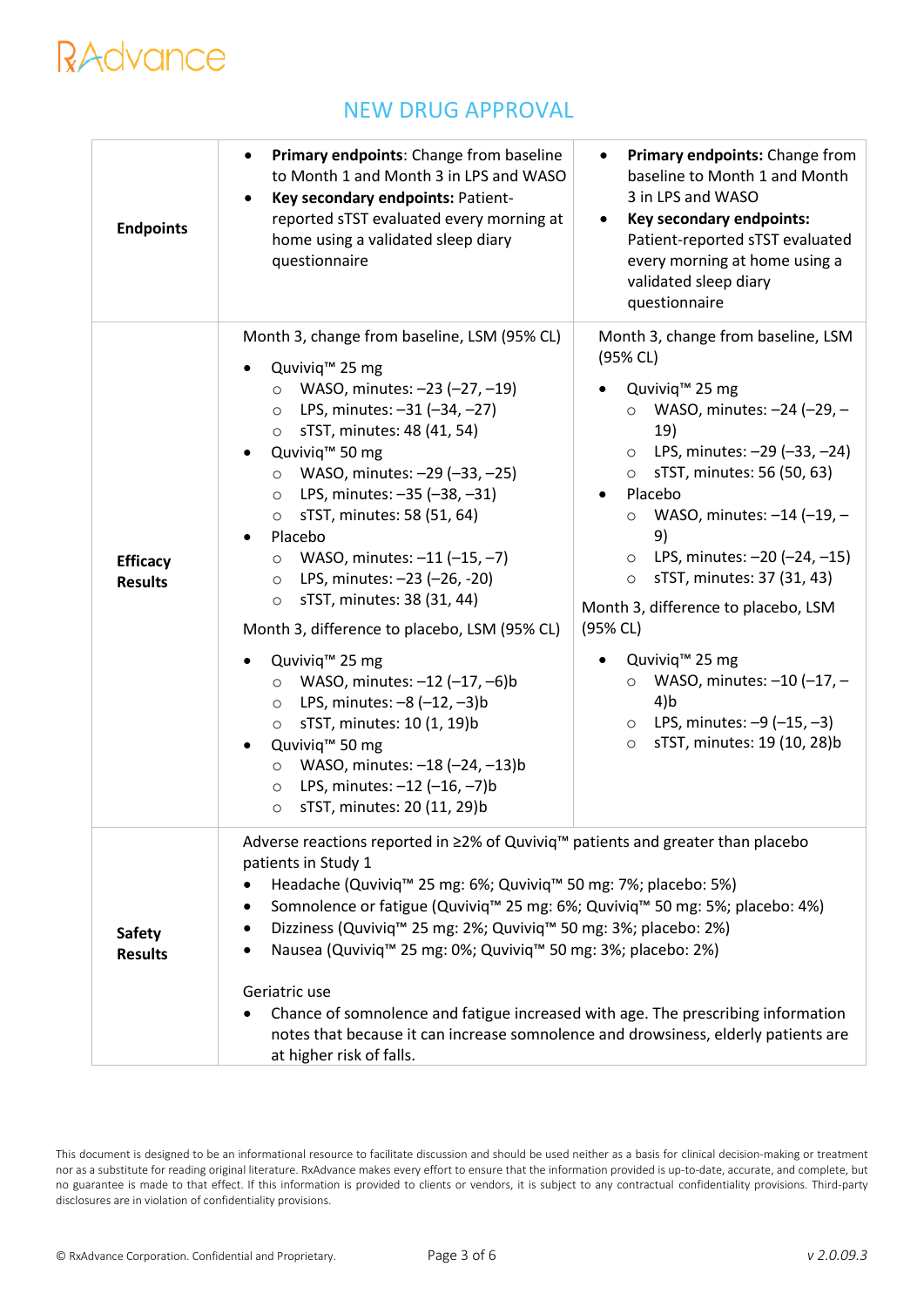## **Safety**

### ADVERSE EVENTS

The safety of Quviviq™ was evaluated in three placebo-controlled clinical studies (two 3-month studies of identical design [Study 1 and Study 2], and a 9-month extension study [Study 3]). Study 1 evaluated 50 mg and 25 mg doses of Quviviq™, while Study 2 evaluated a 25 mg dose and a 10 mg dose of Quviviq™. The 10 mg dose is not an approved dose. A total of 1232 patients (including approximately 40% elderly patients [> 65 years old]), received Quviviq™ 50 mg (N = 308); 25 mg (N = 618); or 10 mg (an unapproved dose) (N = 306). A total of 576 patients were treated with Quviviq™ for at least 6 months and 331 for at least 12 months. Function.

**Table 2:** Adverse Reactions Reported in ≥ 2% of Quviviq™-treated Patients and Greater than in Placebo-treated Patients in a 3-Month Placebo-Controlled Study (Study 1)

|                                    | <b>QUVIVIQ</b><br>25 <sub>mg</sub><br>$(N=310)$<br>% | <b>QUVIVIQ</b><br>50 <sub>mg</sub><br>$(N=308)$<br>% | <b>Placebo</b><br>$(N=309)$<br>% |
|------------------------------------|------------------------------------------------------|------------------------------------------------------|----------------------------------|
| <b>Nervous System Disorders</b>    |                                                      |                                                      |                                  |
| Headache*                          |                                                      |                                                      |                                  |
| Somnolence or fatigue*             |                                                      |                                                      |                                  |
| Dizziness*                         |                                                      |                                                      |                                  |
| <b>Gastro-intestinal disorders</b> |                                                      |                                                      |                                  |
| Nausea <sup>*</sup>                |                                                      |                                                      |                                  |

\*The following terms were combined:

Headache includes: headache, tension headache, migraine, migraine with aura, head discomfort Somnolence or fatigue includes: somnolence, sedation, fatigue, hypersomnia, lethargy Dizziness includes: dizziness, vertigo, labyrinthitis Nausea includes: nausea, vomiting, procedural nausea

Other Adverse Reactions Observed During Clinical Trials (Study 1 and Study 2) Other adverse reactions of < 2% frequency but greater than placebo are mentioned below.

The following do not include adverse reactions 1) for which a drug cause was remote, 2) that were so general as to be uninformative, or 3) that were not considered to have clinically significant implications. Reference ID: 4916652 • Sleep paralysis was reported in 0.5% and 0.3% of patients receiving Quviviq™25 mg and 50 mg, respectively, compared to no reports for placebo.

• Hypnagogic and hypnopompic hallucinations were reported in 0.6% of patients receiving Quviviq™ 25 mg compared to no cases with Quviviq™ 50 mg or placebo.

#### WARNINGS & PRECAUTIONS

#### **CNS-Depressant Effects and Daytime Impairment**

Quviviq™ is a central nervous system (CNS) depressant that can impair daytime wakefulness even when used as prescribed. CNS-depressant effects may persist in some patients for up to several days after discontinuing Quviviq™. Prescribers should advise patients about the potential for next-day somnolence. Driving ability was impaired in some subjects taking Quviviq™ 50 mg. The risk of daytime impairment is increased if Quviviq™ is taken with less than a full night of sleep remaining or if a higher than recommended dose is taken. If Quviviq™ is taken in these circumstances, caution patients against driving and other activities requiring complete mental alertness. Coadministration with other CNS depressants (e.g., benzodiazepines, opioids, tricyclic antidepressants, alcohol) increases the risk of CNS depression, which can cause daytime impairment. Dosage adjustments of Quviviq™ and of concomitant CNS depressants may be necessary when administered together because of potentially additive effects. The use of Quviviq™ with other drugs to treat insomnia is not recommended. Advise patients not to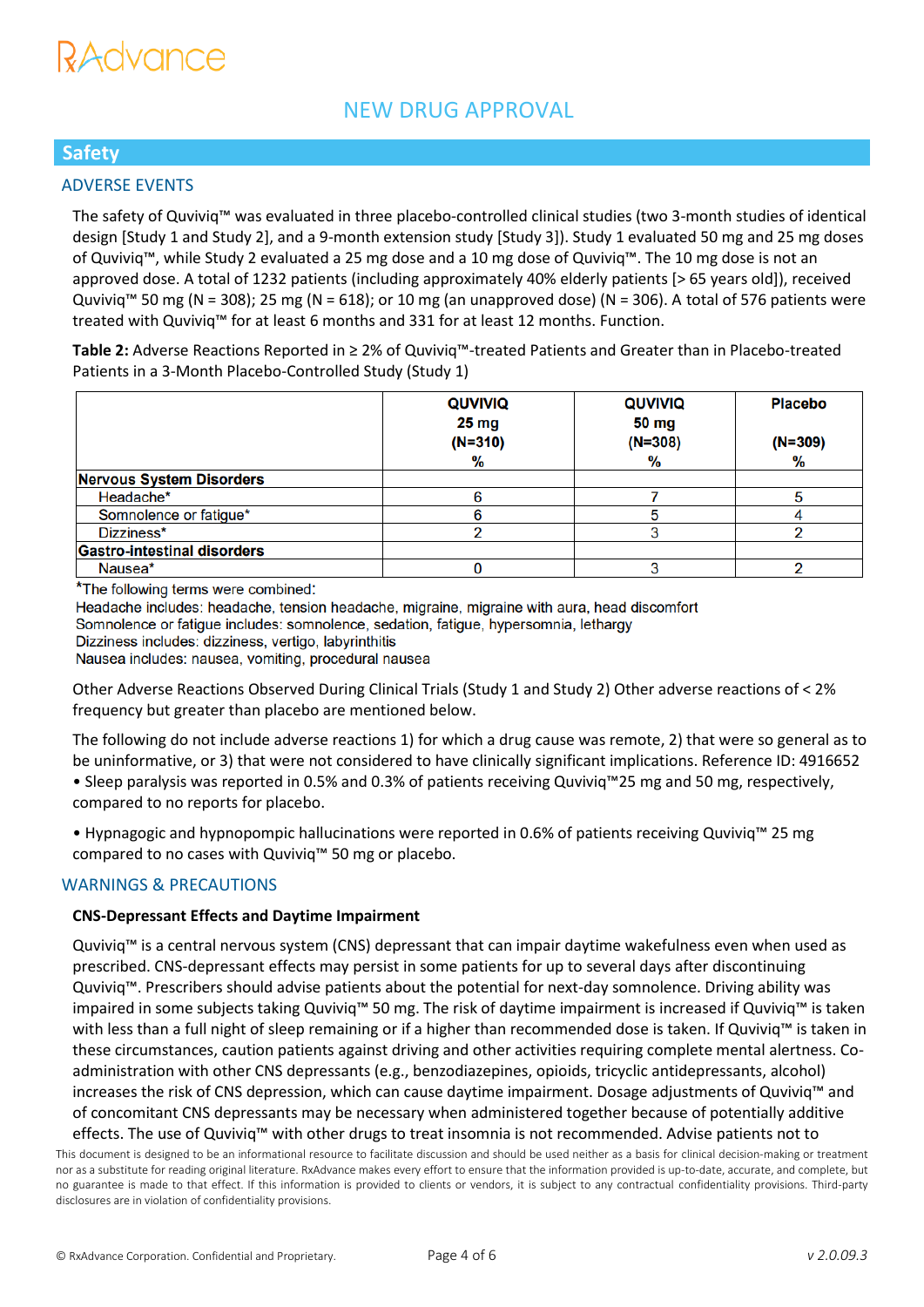## NEW DRUG APPROVAL

consume alcohol in combination with Quviviq™ because co-administration of Quviviq™ with alcohol resulted in additive effects on psychomotor performance. Because Quviviq™ can cause drowsiness, patients, particularly the elderly, are at a higher risk of falls.

#### **Worsening of Depression/Suicidal Ideation**

Patients with psychiatric disorders, including insomnia, are at increased risk of suicide. In primarily depressed patients treated with hypnotics, worsening of depression and suicidal thoughts and actions (including completed suicides) have been reported. As with other hypnotics, Quviviq™ should be administered with caution in patients exhibiting symptoms of depression. Monitoring of suicide risk and protective measures may be required.

#### **Sleep Paralysis, Hypnagogic/Hypnopompic Hallucinations, and Cataplexy-like Symptoms**

Sleep paralysis, an inability to move or speak for up to several minutes during sleep-wake transitions, and hypnagogic/hypnopompic hallucinations, including vivid and disturbing perceptions, can occur with the use of Quviviq™.Prescribers should explain the nature of these events to patients when prescribing Quviviq™.

Symptoms similar to mild cataplexy have been reported with orexin receptor antagonists. Such symptoms can include periods of leg weakness lasting from seconds to a few minutes, can occur either at night or during the day, and may not be associated with an identified triggering event (e.g., laughter or surprise).

#### **Complex Sleep Behaviors**

Complex sleep behaviors, including sleepwalking, sleep-driving, and engaging in other activities while not fully awake (e.g., preparing and eating food, making phone calls, having sex), have been reported to occur with the use of hypnotics, including orexin receptor antagonists such as Quviviq™. These events can occur in hypnotic-naïve as well as in hypnotic-experienced persons. Patients usually do not remember these events. Complex sleep behaviors may occur following the first or any subsequent use of hypnotics, such as Quviviq™, with or without the concomitant use of alcohol and other CNS depressants. Discontinue Quviviq™ immediately if a patient experiences a complex sleep behavior.

#### **Patients with Compromised Respiratory Function**

The effects of Quviviq™ on respiratory function should be considered if prescribed to patients with compromised respiratory function. Quviviq™ has not been studied in patients with moderate OSA requiring CPAP or severe OSA. QUVIVIQ has not been studied in patients with severe COPD.

#### **Need to Evaluate for Co-morbid Diagnoses**

Because sleep disturbances may be the presenting manifestation of a medical and/or psychiatric disorder, treatment of insomnia should be initiated only after careful evaluation of the patient. The failure of insomnia to remit after 7 to 10 days of treatment may indicate the presence of a primary psychiatric and/or medical illness that should be evaluated. Worsening of insomnia or the emergence of new cognitive or behavioral abnormalities may be the result of an unrecognized underlying psychiatric or medical disorder and can emerge during the course of treatment with sleep-promoting drugs such as Quviviq™.

#### CONTRAINDICATIONS

Quviviq™ is contraindicated in patients with narcolepsy.

### **Clinical Pharmacology**

#### MECHANISMS OF ACTION

The mechanism of action of daridorexant in the treatment of insomnia is presumed to be through antagonism of orexin receptors. The orexin neuropeptide signaling system plays a role in wakefulness. Blocking the binding of